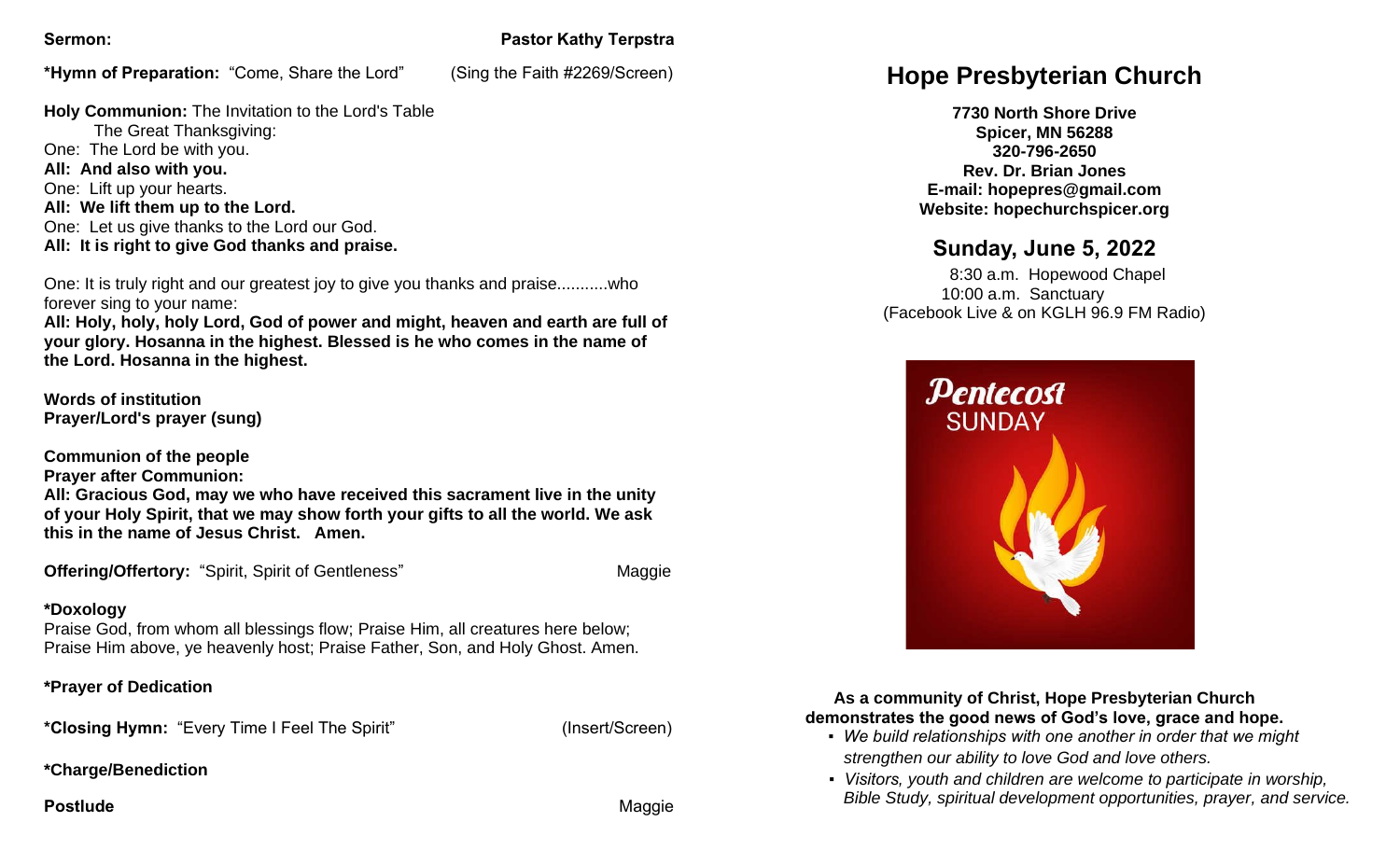*God is here and welcomes you! If you are a visitor and are looking for a church home, be assured you are welcome and needed at Hope Church. We are a people who seek to respond to God's love in Christ and we invite you to join us.*

*Please be advised that our sanctuary worship service is on Facebook Live and also taped for television broadcast, aired on Channel 18 (Windstream Cable) and Channel 181 (Charter Cable) on Sundays (2:30 pm), Tuesdays (11:30 am and 8:30 pm), and Thursdays (8:00 am and 5:00 pm).*

**\*(Please stand as you are able)**

**Prelude Maggie Harp** 

**Welcome Lay Reader 8:30 am Jeff Wersal 10:00 am** 

**\*Call to Worship**:(from Psalm 148 NRSV Updated Edition)

One: Praise the LORD!

**All: Praise the LORD from the heavens; praise him in the heights!**

One: Praise him, all his angels; praise him, all his host!

**All: Praise him, sun and moon; praise him, all you shining stars!**

One: Praise him, you highest heavens and you waters above the heavens! **All: Let them praise the name of the LORD,**

## **for he commanded and they were created.**

One: Let them praise the name of the LORD, for his name alone is exalted; his glory is above earth and heaven.

**All: Praise the LORD!**

# **\*Opening Prayer:**

One**:** True and only Light, from whom comes every good gift, send your Spirit into our lives with the power of a mighty wind. Open the horizons of our minds by the flame of your wisdom. Loosen our tongues to show your praise, for only in your Spirit can we voice your words of peace and acclaim Jesus as Lord. **ALL: Amen.**

\***Hymn of Praise:** "Gather Us In" (Sing the Faith #2236/Screen)

# **Call to Confession:**

One: The God revealed to us in the pages of Scripture is a welcoming and inclusive God, who directs us to love one another. Unfortunately, we all fall far short of loving as Jesus loved. Let us confess the barriers we put up and the excuses we use to justify our lack of love.

**Prayer of Confession:**

**ALL: Almighty God, you poured your Spirit upon gathered disciples creating bold tongues, open ears, and a new community of faith. We confess that we hold back the force of your Spirit among us. We do not listen for your word of grace, speak the good news of your love, or live as a people made in Christ. Have mercy on us, O God. Transform our timid lives by the power of your Spirit and fill us with a flaming desire to be your faithful people, doing your will for the sake of Jesus Christ our Lord. Amen.** 

## **Assurance of Pardon:**

One: God hears our confessions and is anxious to forgive. God's grace is ever available to those who repent. Friends, believe the good news, your sins are forgiven. You are free to begin again!

## **\*Gloria Patri:**

Glory be to the Father, and the Son, and the Holy Ghost; As it was in the beginning, is now, and ever shall be, world without end. Amen. As it was in the beginning, is now, and ever shall be, world without end. Amen. Amen. Amen. Amen. Amen. Amen. Amen. Amen.

**\*Passing of the Peace** (Please share a sign of Christ's peace with one another)

**Announcements/Prayer Requests**

**Special Music: "Holy Spirit, Thou Art Welcome" Maggie Maggie Maggie Maggie** 

# **Children's Sermon**

 **Response:** "Lord, Listen to Your Children Praying" Lord, listen to your children praying, Lord, send your Spirit in this place; Lord, listen to your children praying, send us love, send us power, send us grace. (Repeat)

# **Prayer for Illumination:**

One: God of power and grace, fill us with the wisdom of your word and the understanding of your Spirit so that we may be your church; a people with dreams and visions at work in all the world; through Jesus Christ our Lord. **ALL: Amen.**

**Responsive Reading: Psalm 104:24,25,27-34,35b (CEB) (on insert)**

**Reading From Acts: Acts 2:1-21** 

**Old Testament Reading: Genesis 11:1-9**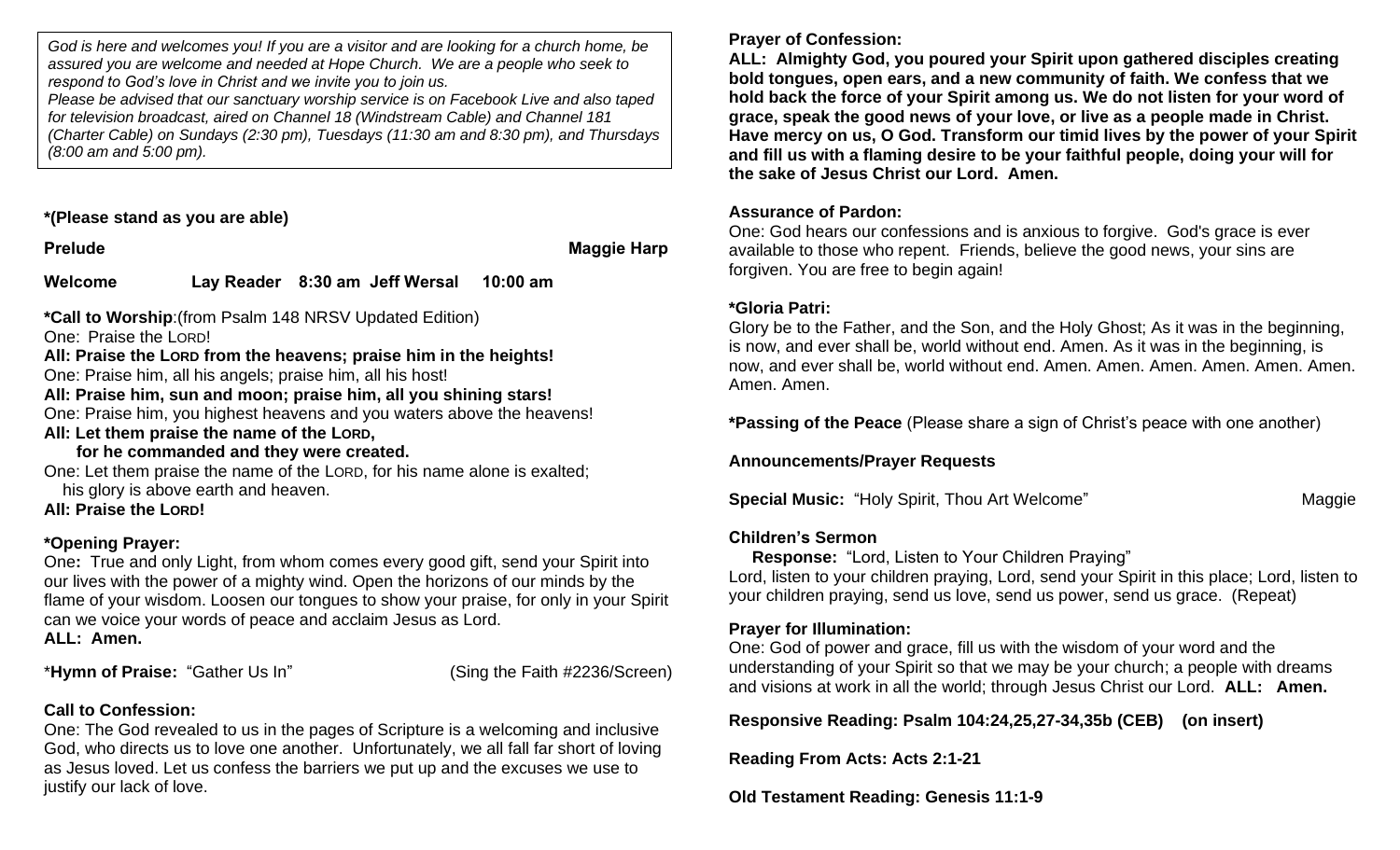#### **HOSPITALITY SERVANTS**

#### **Coffee Servers**

**June 5:** Kathy & Daryl Taatjes **June 12:** Sue & Tim Block

#### **Ushers**

**June 5:** 8:30 a.m. Sandy Wersal, Barry & Sarah Sampson 10:00 a.m. Lisa Thorson, Sandy Meyer, Celia Evenson, Karen Bents **June 12:** 8:30 a.m. Clara O'Connor, Jonelle Foreman **(need one more)** 10:00 a.m. Harold, Jonelle & Kristene Foreman **(need one more)**

\*\*\*Please sign up on the sheets in the Fellowship Hall (by the library) to usher or lay read in June and July. (8:30 a.m. and 10:00 a.m. services)

#### **WORSHIP ASSISTANTS**

**Lay Readers**

**June 5:** 8:30 a.m. Jeff Wersal 10:00 a.m. **June 12:** 8:30 a.m. **Open** 10:00 a.m. **Open**

**Sound Operators:** Pete Bratberg, Duane Taatjes, Daryl Taatjes, Stephanie Bents **Video Operators:** Carter Taatjes, Pete Bratberg, Wally Titus, Daryl Taatjes **Screen Operators:** Stephanie Bents, Sherry Bratsch, Jerry Bents **Radio Operators:** Harold Foreman, Daryl Taatjes

#### ++++++++++++++++++++++++++++++++++++++++++++++++++++++++++++++++

#### **COMMUNITY EVENTS**

**Ribfest** will be held next Saturday, June 11<sup>th</sup> in the large city parking lot behind The Link's building. They are in need of fruit pie donations. Please contact Ashley at The Link at 354-5555 if you can bring a pie or two!

They are also reaching out to see if we would like to put a rib team together? Please contact Ashley if a team is formed.

#### **HOPE HAPPENINGS!**

**\*\*CARE Pantry Challenge for June is……Laundry Detergent**. Please place your donations on the table by the mailboxes in the Fellowship Hall. Thank You!!

#### **Pentecost Sunday**

We will be taking the **Pentecost Offering** today. When you give to the Pentecost Offering, you are helping to provide opportunities for young people to grow and share in their faith in Christ. Forty percent stays with our congregation, twenty-five percent supports Young Adult Volunteers, twenty-five percent supports Ministries with Youth, especially the Triennium and ten percent is devoted to children at risk. On Communion Sundays, we also take the **Deacon Offering,** to assist the Deacons in their work in serving others. Please use the envelopes for these offerings, available on the table in the Chapel or in the pew racks in the sanctuary.

# **Sign-up to lay read, usher, help Maggie on Sunday mornings, or mow lawn**

Please see the sign-up sheets by the library. Thanks!

#### **Mission trip to Kentucky**

The Mission Engagement Committee is planning a mission trip to Kentucky in October. If you would be interested, please contact Jody Leason at (320) 905-4170.

#### **Dates to highlight on your calendars!**

**Family Festival** on Wednesday, June 22<sup>nd</sup> 6-8 p.m. **(Rescheduled) Meatball Supper** on Friday, June 24<sup>th</sup> 4-7 p.m.

#### **Teal's 1% Rebate Program**

Thanks to all of you bringing in your Teal receipts, we just received a check for \$385.06 for our young campers! Please continue to bring in your receipts-place them in the basket on the Narthex table or in the office.

#### **Thanks!**

Much appreciation to the congregation of Cross Roads Methodist Church who collected items in May, for women for our CARE Pantry, in honor of Mother's Day!!

#### **Presbyterian Women Synod Gathering**

Please let Karen know if you are planning to attend the PW Synod Gathering in Sioux City, lowa June  $16<sup>th</sup> - 19<sup>th</sup>$ . She will get you the packet you will need for the gathering.